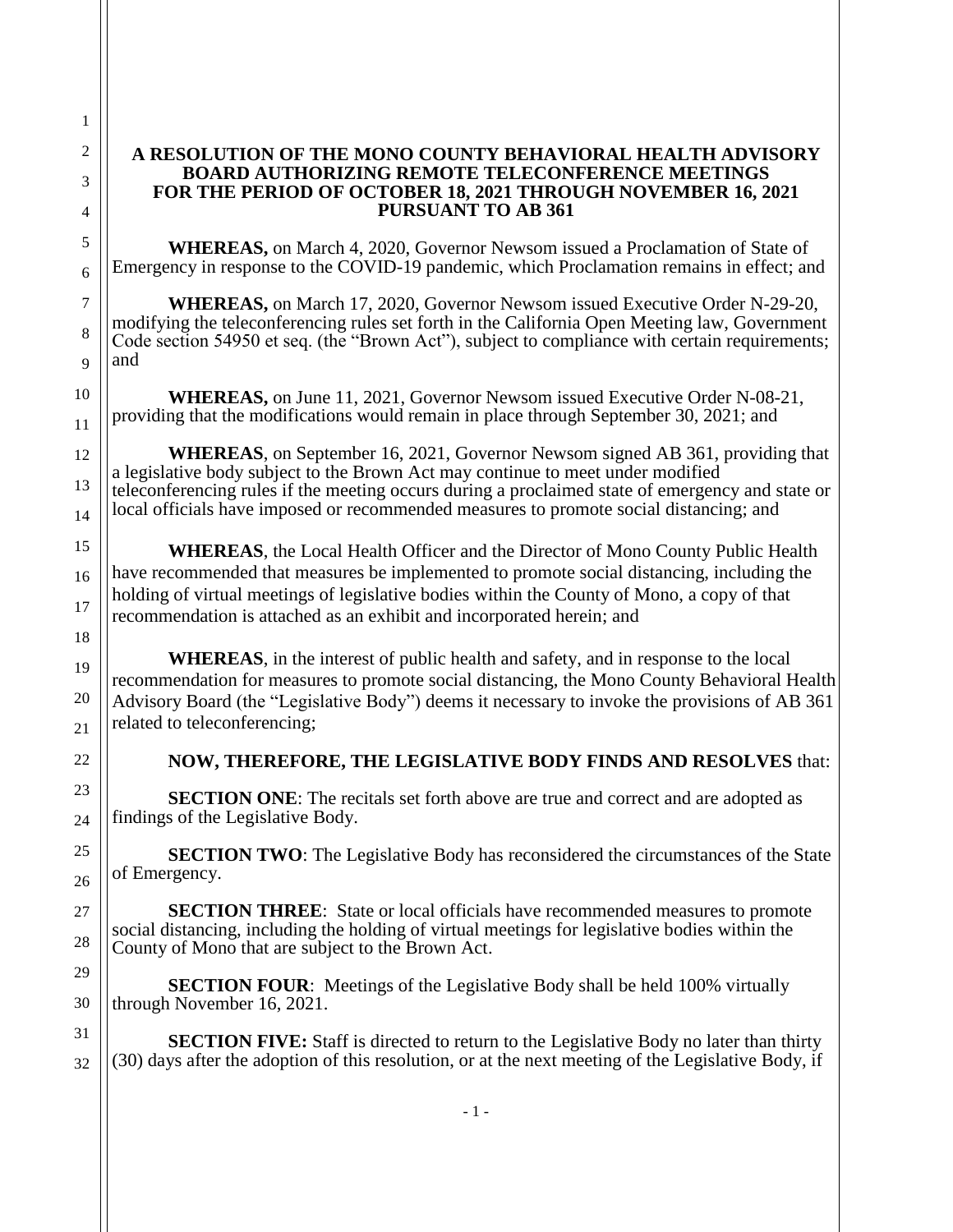| $\mathbf{1}$<br>$\sqrt{2}$             | later, for the Legislative Body to consider whether to again make the findings required to meet under the modified teleconference procedures of AB 361.<br><b>PASSED, APPROVED</b> and <b>ADOPTED</b> this 18 <sup>th</sup> day of October, 2021, by the<br>following vote, to wit: |  |
|----------------------------------------|-------------------------------------------------------------------------------------------------------------------------------------------------------------------------------------------------------------------------------------------------------------------------------------|--|
| $\mathfrak{Z}$                         |                                                                                                                                                                                                                                                                                     |  |
| $\overline{\mathcal{L}}$<br>$\sqrt{5}$ | AYES: Balliet, Braun, Addis, Knutson, Klein, Davis                                                                                                                                                                                                                                  |  |
| $\sqrt{6}$                             | <b>NOES: None</b>                                                                                                                                                                                                                                                                   |  |
| $\tau$                                 | <b>ABSENT: Caligiuri, Franke</b>                                                                                                                                                                                                                                                    |  |
| $\,8\,$                                | <u>Carolyn Balliet</u><br>Carolyn Balliet (Oct 20, 2021 15:36 PDT)<br><b>ABSTAIN:</b> None                                                                                                                                                                                          |  |
| 9                                      | Carolyn Balliet, Chair                                                                                                                                                                                                                                                              |  |
| 10                                     |                                                                                                                                                                                                                                                                                     |  |
| 11                                     |                                                                                                                                                                                                                                                                                     |  |
| 12                                     |                                                                                                                                                                                                                                                                                     |  |
| 13                                     |                                                                                                                                                                                                                                                                                     |  |
| 14                                     |                                                                                                                                                                                                                                                                                     |  |
| 15                                     |                                                                                                                                                                                                                                                                                     |  |
| 16                                     |                                                                                                                                                                                                                                                                                     |  |
| 17                                     |                                                                                                                                                                                                                                                                                     |  |
| 18                                     |                                                                                                                                                                                                                                                                                     |  |
| 19                                     |                                                                                                                                                                                                                                                                                     |  |
| 20                                     |                                                                                                                                                                                                                                                                                     |  |
| 21                                     |                                                                                                                                                                                                                                                                                     |  |
| 22                                     |                                                                                                                                                                                                                                                                                     |  |
| 23<br>24                               |                                                                                                                                                                                                                                                                                     |  |
| 25                                     |                                                                                                                                                                                                                                                                                     |  |
| 26                                     |                                                                                                                                                                                                                                                                                     |  |
| 27                                     |                                                                                                                                                                                                                                                                                     |  |
| 28                                     |                                                                                                                                                                                                                                                                                     |  |
| 29                                     |                                                                                                                                                                                                                                                                                     |  |
| 30                                     |                                                                                                                                                                                                                                                                                     |  |
| 31                                     |                                                                                                                                                                                                                                                                                     |  |
| 32                                     |                                                                                                                                                                                                                                                                                     |  |
|                                        |                                                                                                                                                                                                                                                                                     |  |
|                                        | $-2-$                                                                                                                                                                                                                                                                               |  |